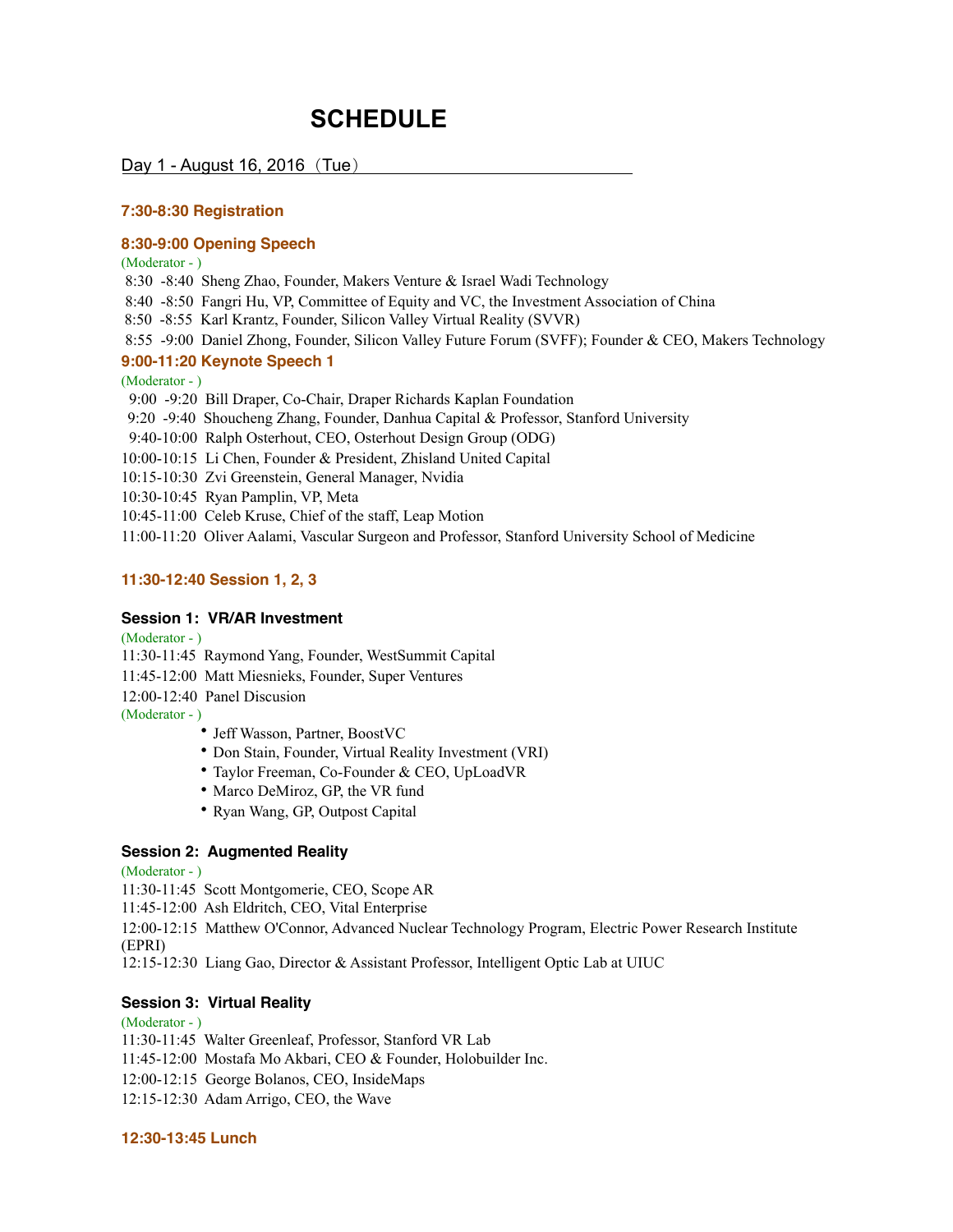#### **14:00-16:00 Keynote Speech 2**

(Moderator - ) 14:00-14:15 Oussama Khatib, Professor, Director of Stanford Robotics Lab 14:15-14:30 Kevin K. Wu, Founding Partner & Chairman, PreIPO Capital Partners 14:30-14:45 Manohar Paluri, Technical Manager, Computer Vision, Facebook 14:45-15:00 Mel Torrie, CEO, Autonomous Solutions 15:00-15:15 Huang Yan, Managing Partner of Venture and Growth Capital, CDH Investment; Former Vice President at Alibaba.com 15:15-15:30 Matthew Zeiler, CEO, Clarifai 15:30-15:45 JR Alaoui, CEO, Eyeris 15:45-16:00 Arjun Bansal, Co-founder, Nervana Systems

# **16:10-17:30 Session 4, 5, 6**

# **Session 4: AI & Investment**

(Moderator - )

16:10-16:30 Allan Young, Founder, RunWay Incubator; Founding Partner, TopLine Capital 16:30-16:50 Jim Disanto, Founder, Motus Venture 16:50-17:10 PingRong Yu, Co-Founder & GP, SV Tech Ventures 17:10-17:30 Lu Zhang, Founding Partner, NewGen Capital

# **Session 5: AI & Robotics**

(Moderator - )

16:10-16:30 Anuj Gupta, Co-founder, Civil Maps

16:30-16:50 Wei Cui, Chief Scientist, classba.com

16:50-17:10 Raj Sodhi, CEO, 7Senses Labs

17:10-17:30 Lei Liu, Senior Research Scientist, HP Labs

# **Session 6: Sino-US Frontier Technology Investment**

(Moderator - )

16:10-16:25 Xiangzhou Zheng, Chairman, PreIPO Capital (Southwestern) & Partner, Fortune China Financial Holdings

16:25-16:40 Likai Li, Founding Partner, Ennohub Venture & Charman, Ennohub Technology

16:40-16:55 Holly Zheng, CEO & President, BlueFocus International

16:55-17:30 Panel Discusion

(Moderator - Likai Li)

- Li Chen, Founder & President, Zhisland United Capital
- Kevin K. Wu, Founding Partner & Chairman, PreIPO Capital Partners
- Huang Yan, Managing Partner of Venture and Growth Capital, CDH Investment
- Bill Reichert, Managing Director at Garage Technology Ventures
- Allan Young, Founder, RunWay Incubator; Founding Partner, TopLine Capital

# **18:00-21:00 VIP Banquet**

# Day 2 - August 17, 2016 (Wed)

# **9:30-10:00 Registration**

**10:00-12:00**